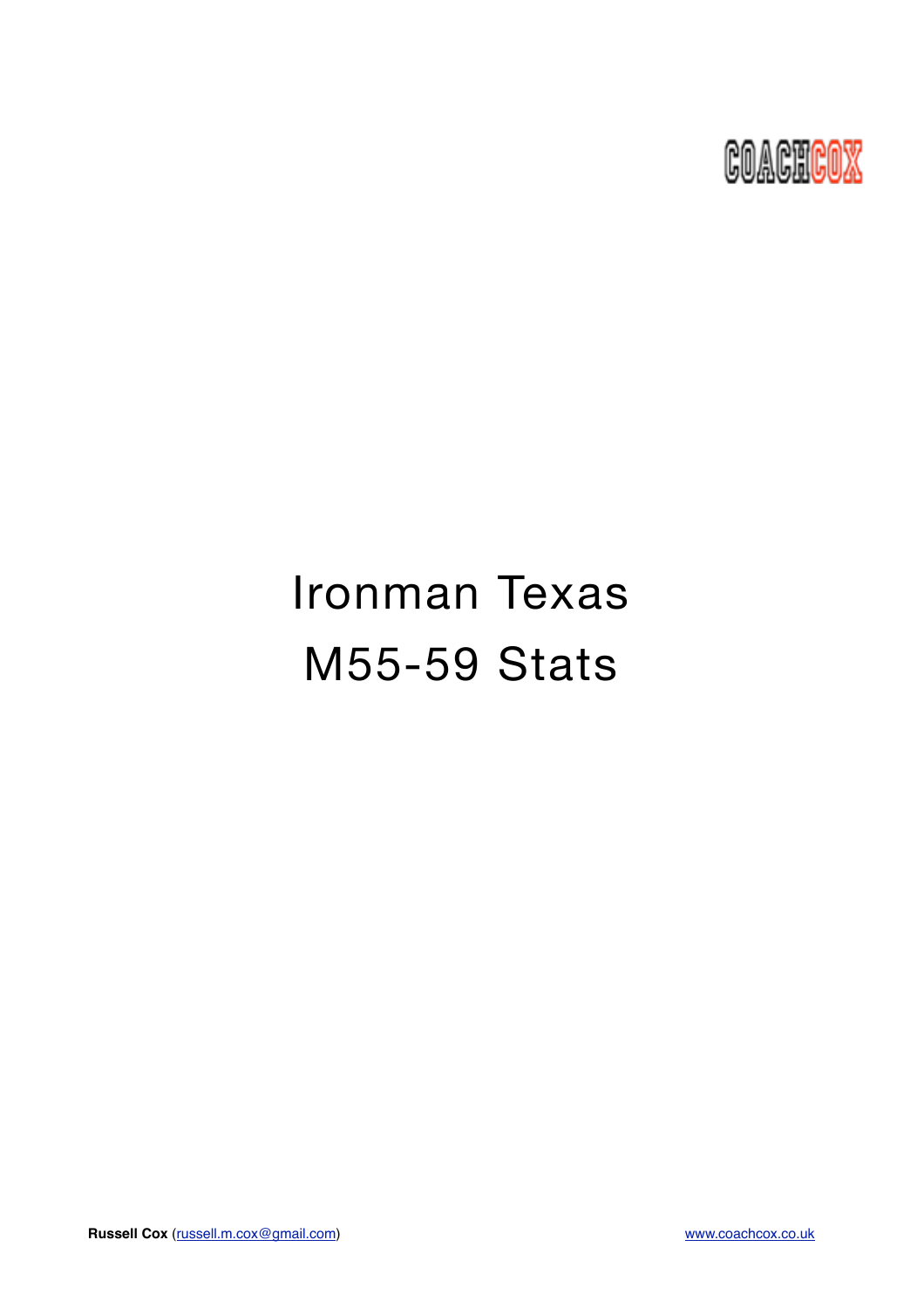# M55-59 Summary Statistics

| Year    | <b>Finishers</b> | M55-59 Finishers | Male Winner's Time | <b>Female Winner's Time</b> | <b>M55-59 Winner's Time</b> |
|---------|------------------|------------------|--------------------|-----------------------------|-----------------------------|
| 2011    | 2004             | 51               | 8:08:20            | 8:57:51                     | 11:06:05                    |
| 2012    | 2022             | 56               | 8:10:44            | 8:54:58                     | 10:50:17                    |
| 2013    | 2055             | 48               | 8:25:06            | 8:49:14                     | 10:58:41                    |
| Average | 2027             | 52               | 8:14:43            | 8:54:01                     | 10:58:21                    |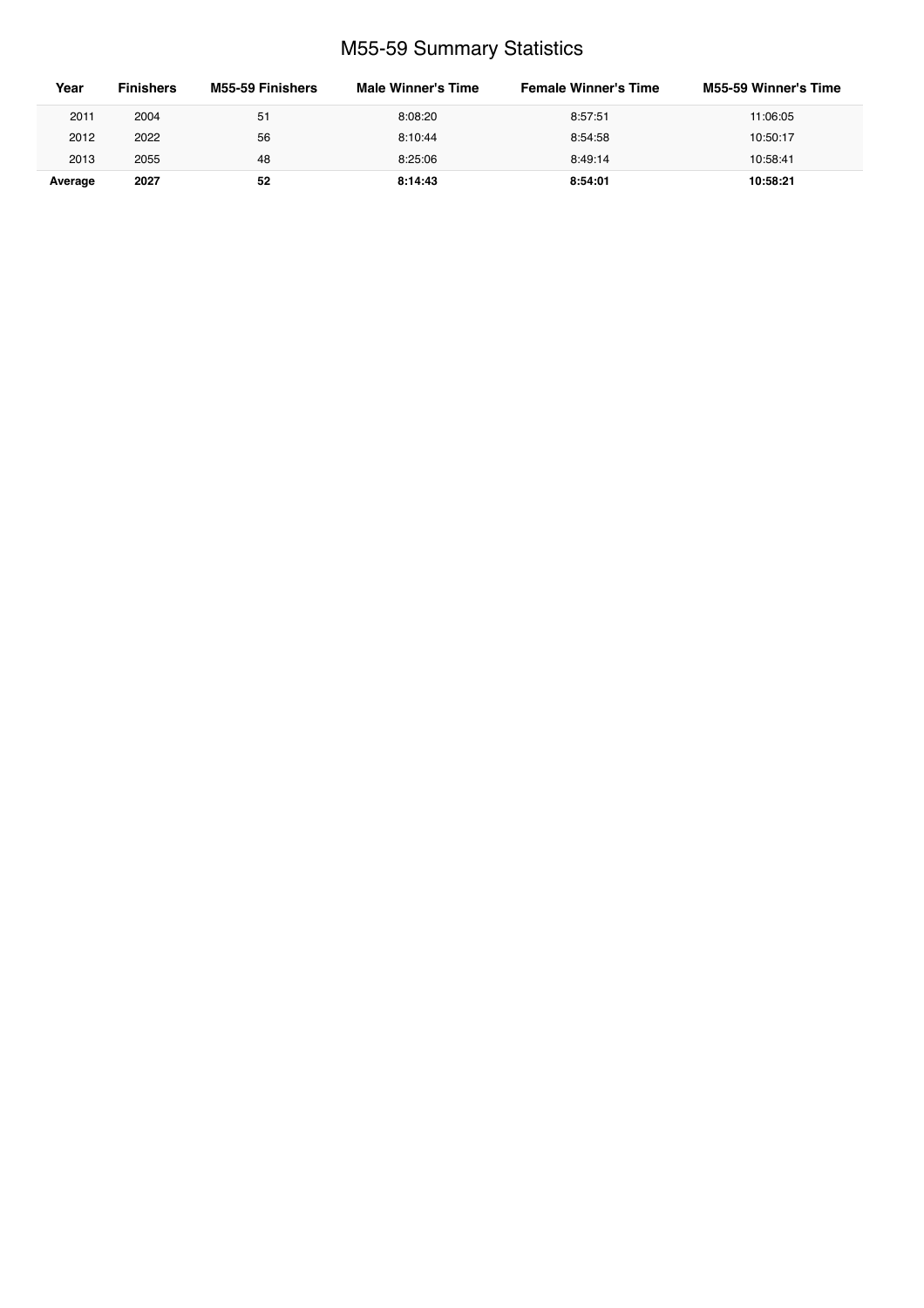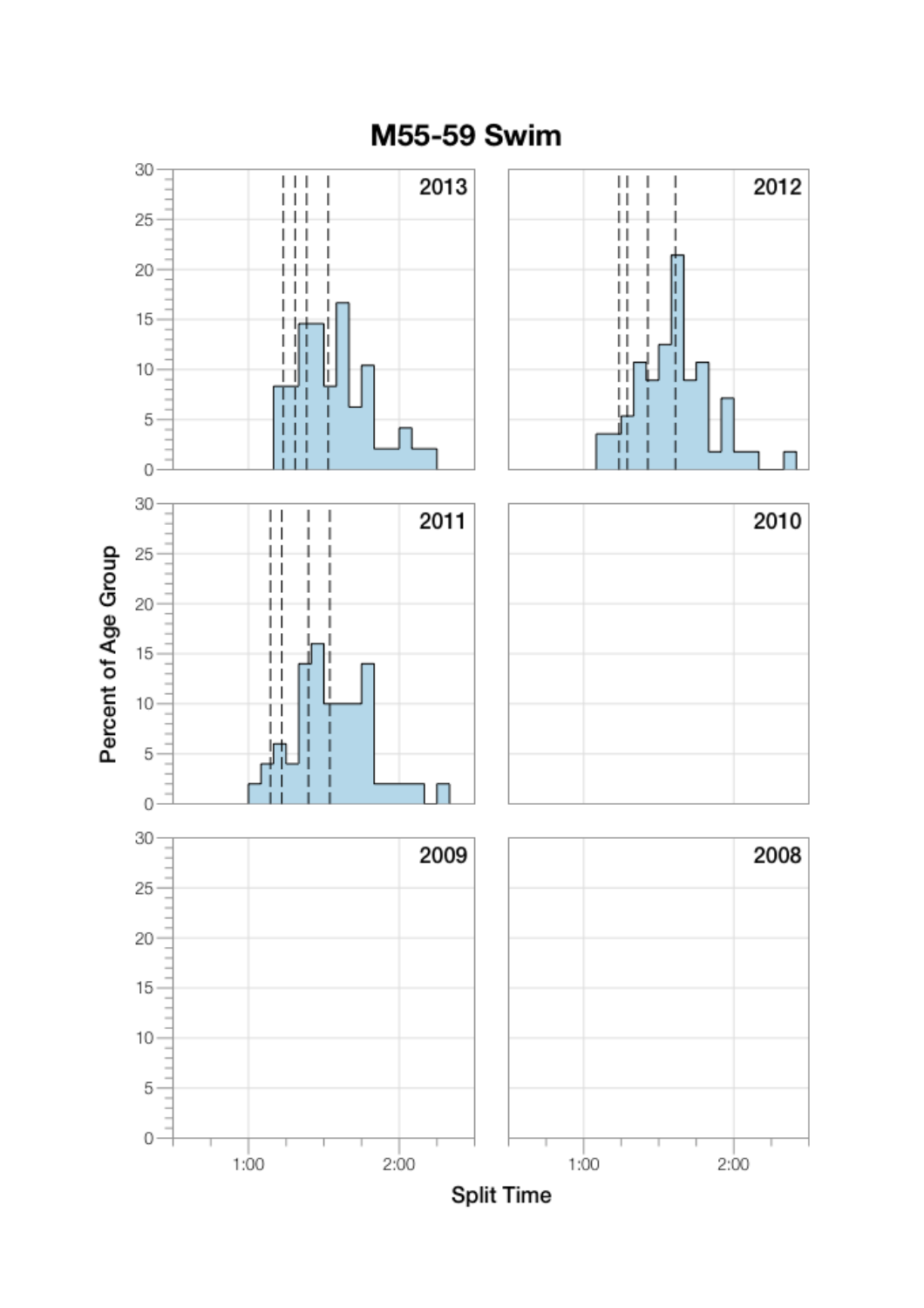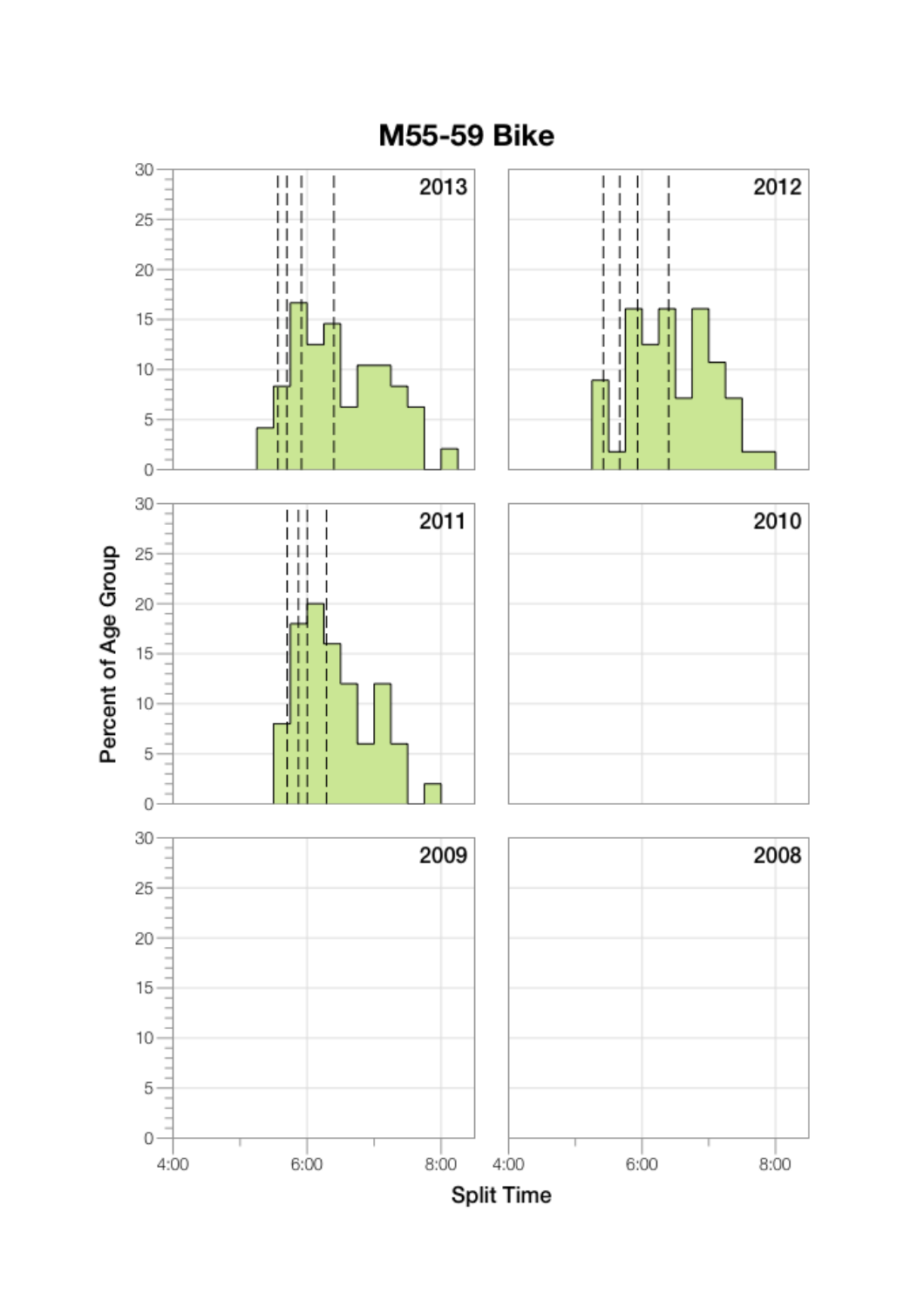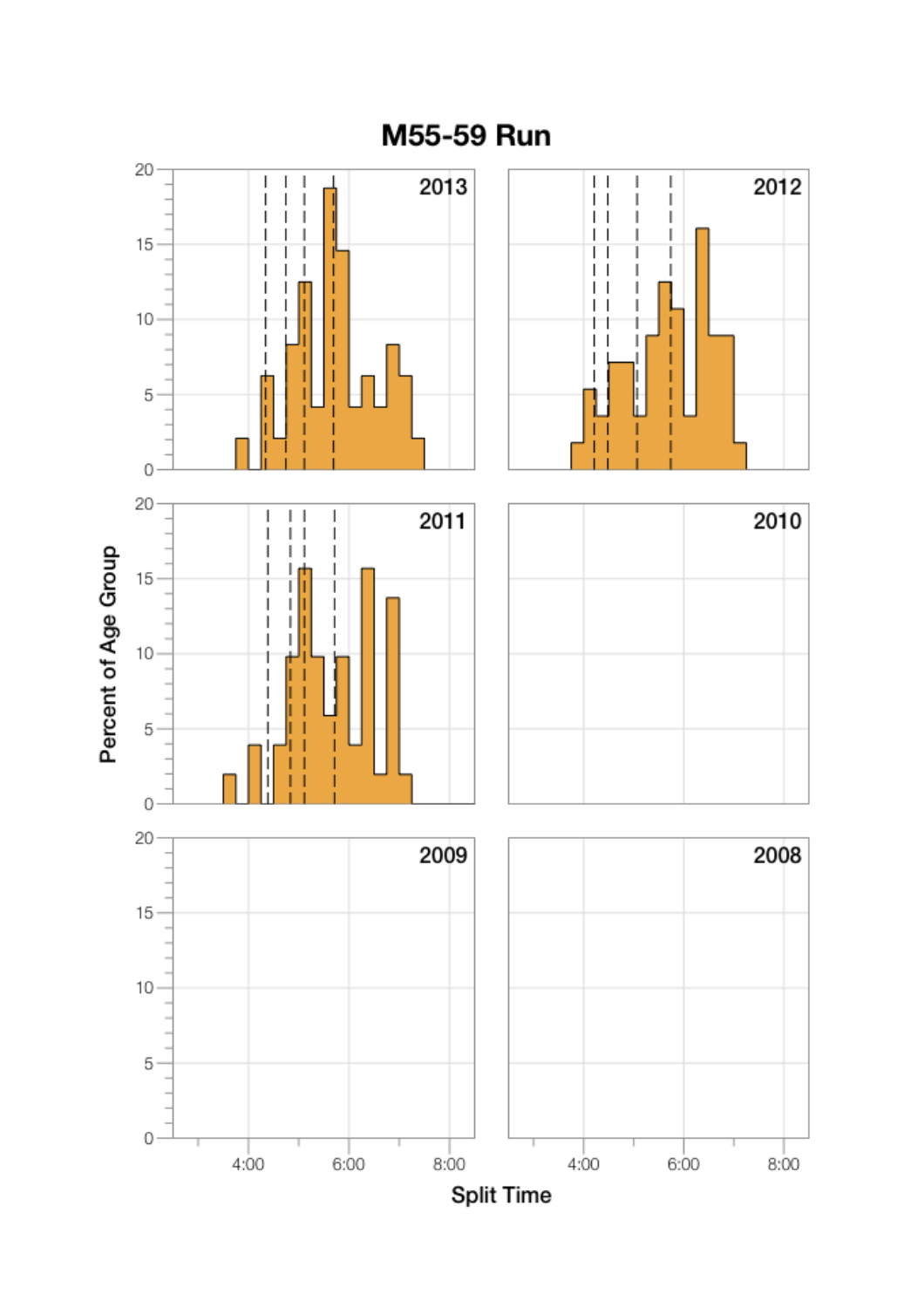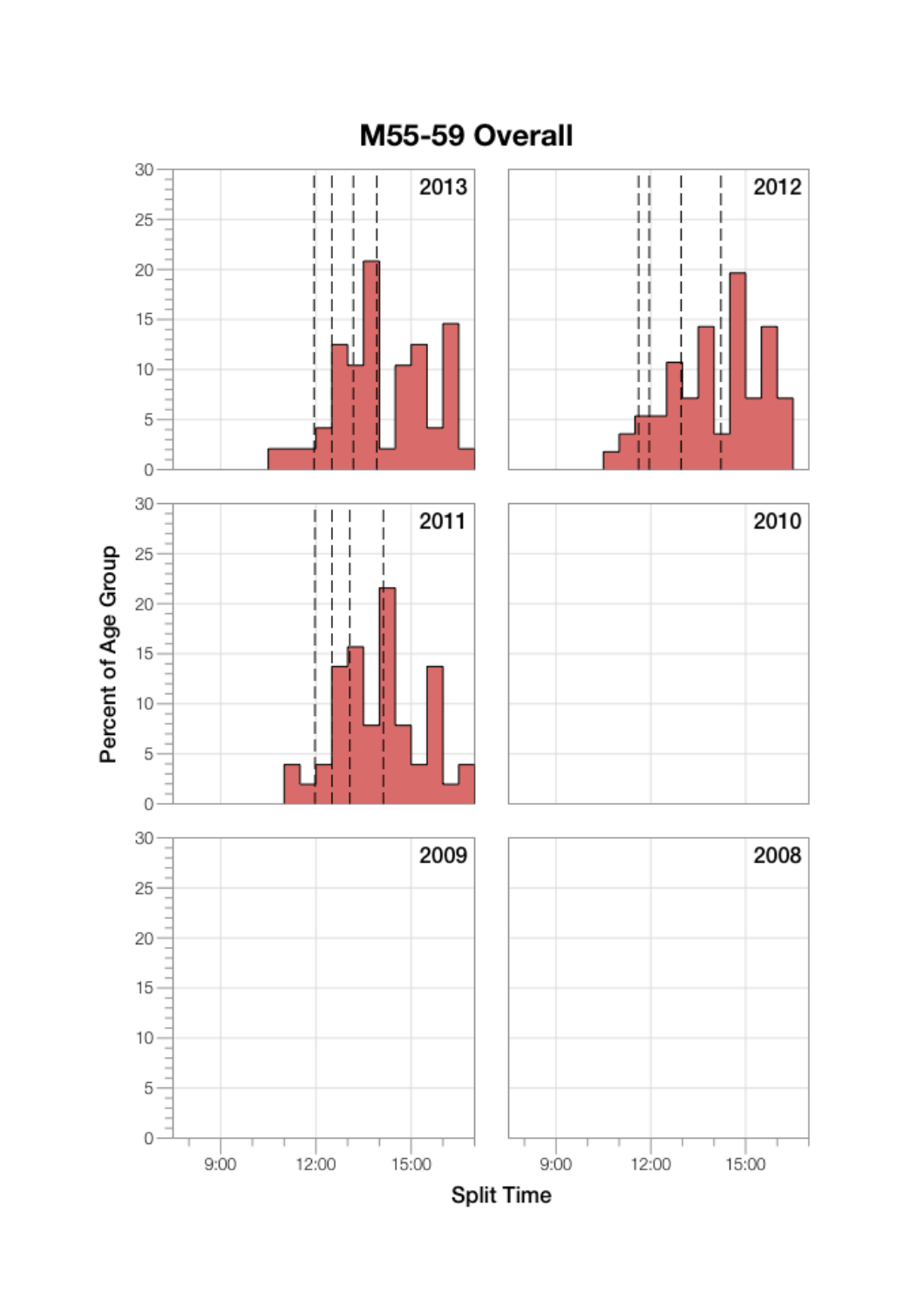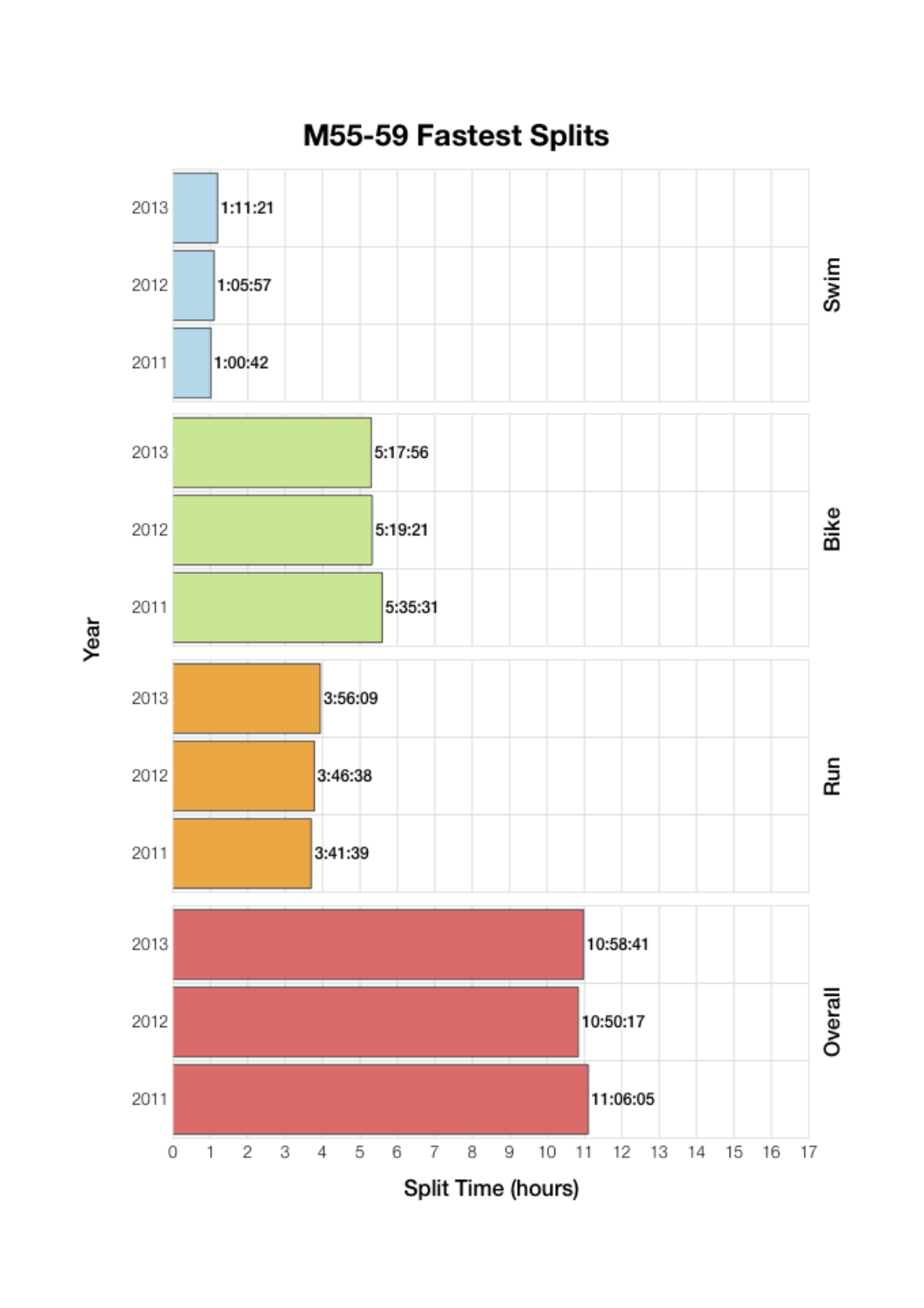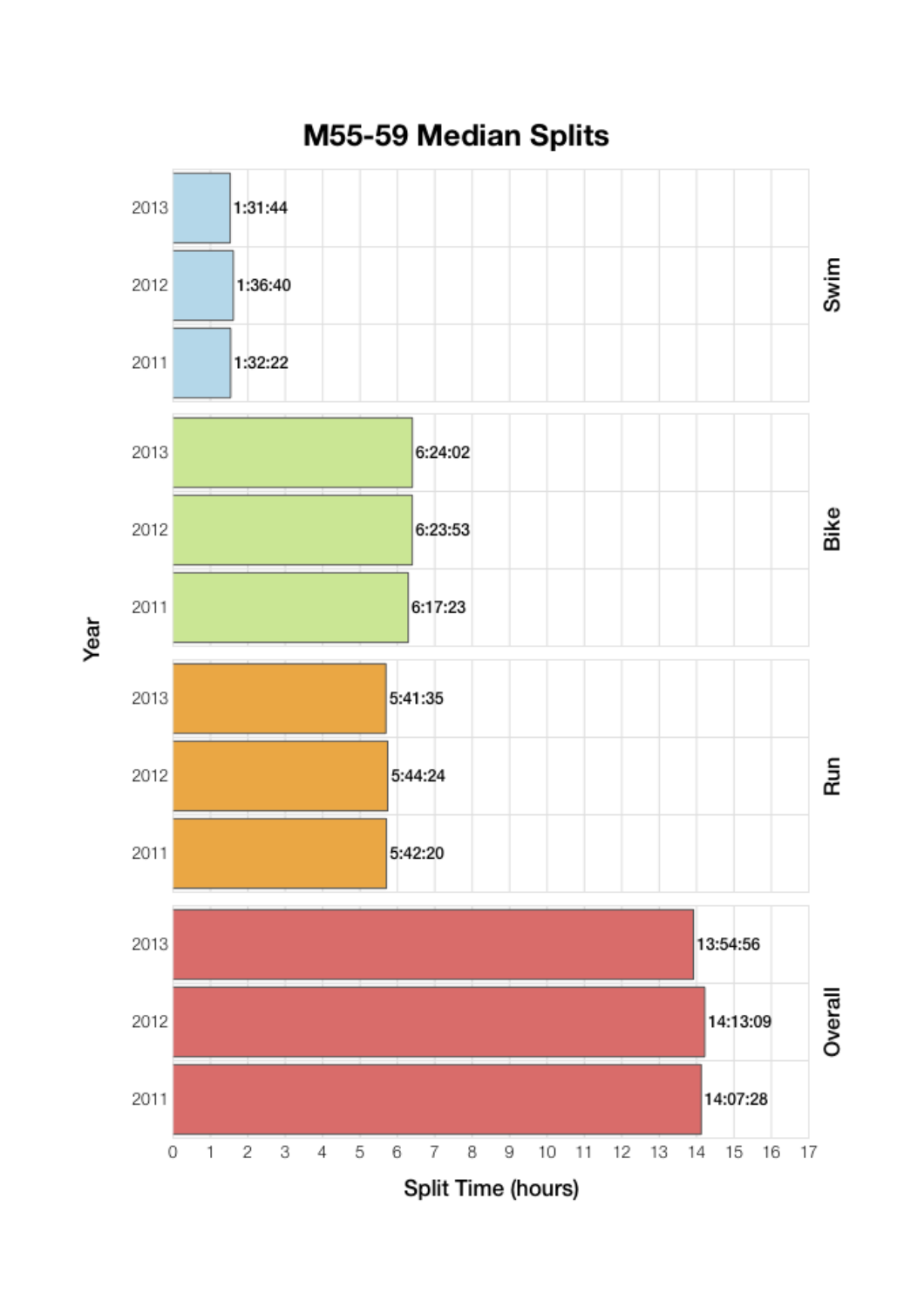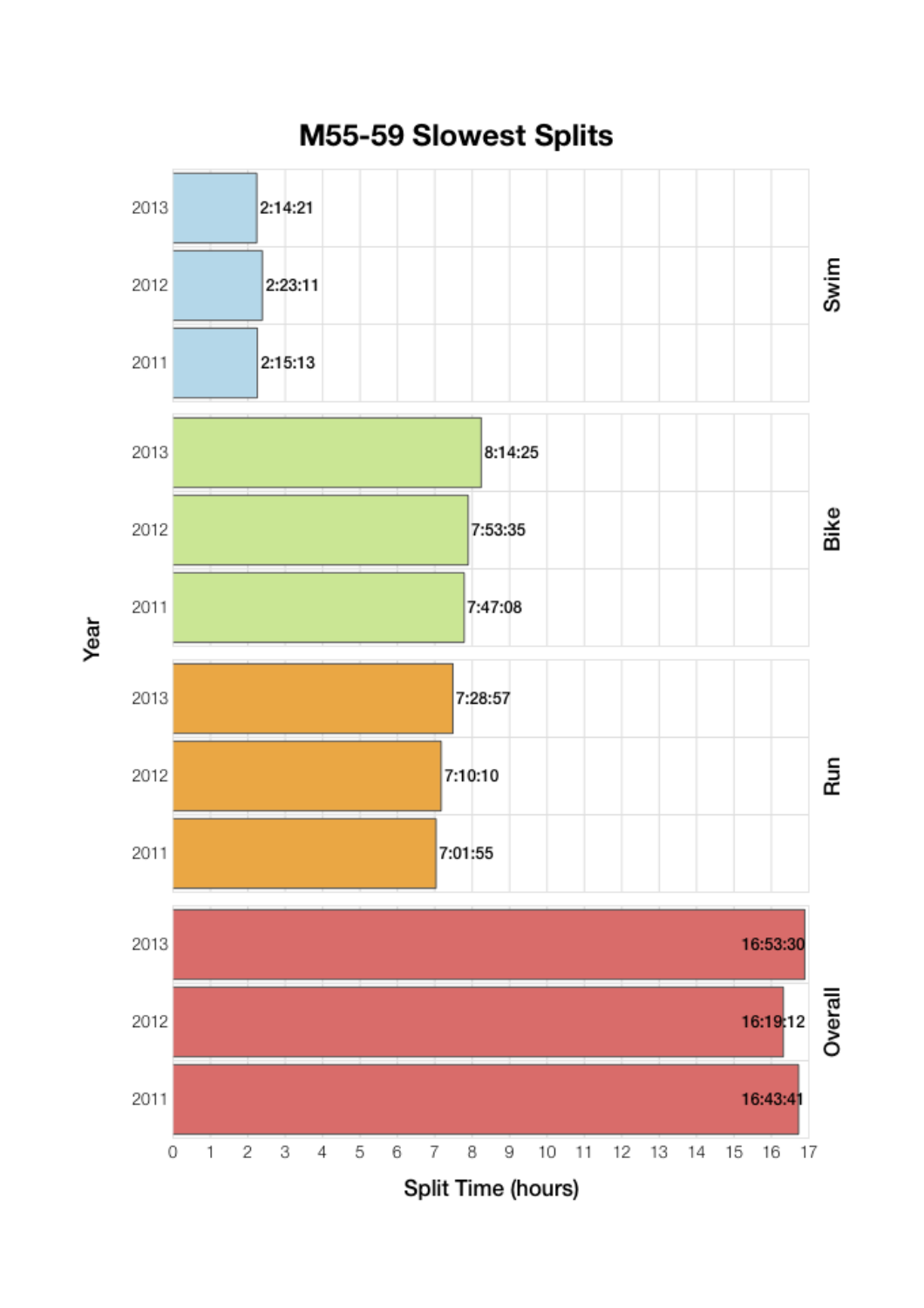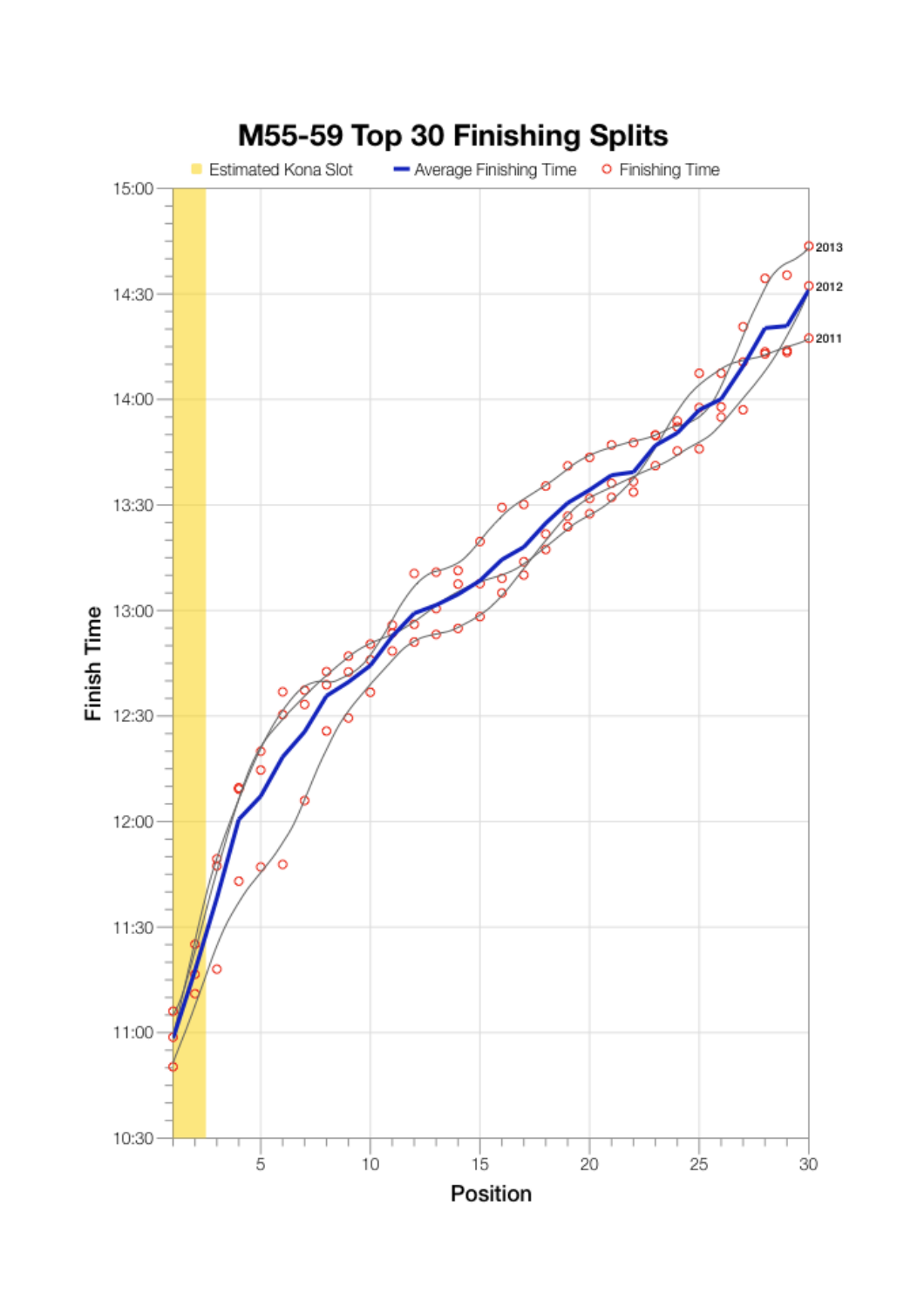# M55-59 Top 10 and Kona Times and Splits

## **Summary Statistics**

| <b>Position</b>                   | <b>Swim Time</b> | <b>Bike Time</b> | <b>Run Time</b> | <b>Overall Time</b> |
|-----------------------------------|------------------|------------------|-----------------|---------------------|
| <b>Average Male Winner</b>        | 0:52:39          | 4:26:55          | 2:50:45         | 8:14:43             |
| <b>Average Female Winner</b>      | 0:53:47          | 5:06:32          | 3:07:36         | 8:54:01             |
| <b>Average 1st Age Grouper</b>    | 1:21:46          | 5:37:54          | 3:48:08         | 10:58:21            |
| <b>Average 2nd Age Grouper</b>    | 1:20:09          | 5:34:12          | 4:13:07         | 11:17:35            |
| Average 3rd Age Grouper           | 1:20:27          | 5:30:56          | 4:34:51         | 11:38:16            |
| Average 4th Age Grouper           | 1:13:42          | 5:49:43          | 4:46:11         | 12:00:37            |
| Average 5th Age Grouper           | 1:29:31          | 5:36:51          | 4:47:57         | 12:07:13            |
| Average 6th Age Grouper           | 1:29:12          | 6:12:53          | 4:21:11         | 12:18:22            |
| Average 7th Age Grouper           | 1:28:56          | 6:03:05          | 4:39:16         | 12:25:31            |
| Average 8th Age Grouper           | 1:39:58          | 6:01:18          | 4:37:08         | 12:35:44            |
| Average 9th Age Grouper           | 1:26:09          | 5:48:27          | 5:13:08         | 12:39:40            |
| Average 10th Age Grouper          | 1:34:59          | 6:05:35          | 4:46:15         | 12:44:22            |
| <b>Kona Qualifier Average</b>     | 1:20:57          | 5:36:03          | 4:00:37         | 11:07:58            |
| <b>Top 10 Age Grouper Average</b> | 1:26:29          | 5:50:05          | 4:34:43         | 12:04:34            |

## **Texas 2013**

| <b>Position</b>               | <b>Swim Time</b> | <b>Bike Time</b> | <b>Run Time</b> | <b>Overall Time</b> |
|-------------------------------|------------------|------------------|-----------------|---------------------|
| <b>Male Winner</b>            | 0:54:54          | 4:29:07          | 2:56:18         | 8:25:06             |
| <b>Female Winner</b>          | 0:54:02          | 4:42:29          | 3:07:27         | 8:49:14             |
| <b>1st Age Grouper</b>        | 1:13:28          | 5:37:09          | 3:56:09         | 10:58:41            |
| 2nd Age Grouper               | 1:14:38          | 5:42:51          | 4:16:00         | 11:25:07            |
| 3rd Age Grouper               | 1:11:21          | 5:32:09          | 4:54:36         | 11:49:24            |
| 4th Age Grouper               | 1:25:49          | 6:04:19          | 4:27:17         | 12:09:38            |
| 5th Age Grouper               | 1:29:45          | 5:39:36          | 4:49:23         | 12:14:38            |
| 6th Age Grouper               | 1:38:44          | 6:24:09          | 4:16:57         | 12:36:53            |
| 7th Age Grouper               | 1:29:35          | 6:09:16          | 4:46:05         | 12:37:20            |
| 8th Age Grouper               | 1:32:46          | 5:46:16          | 5:00:53         | 12:38:53            |
| 9th Age Grouper               | 1:18:39          | 5:18:50          | 5:55:53         | 12:42:33            |
| 10th Age Grouper              | 1:30:43          | 5:49:45          | 5:04:52         | 12:45:56            |
| <b>Kona Qualifier Average</b> | 1:14:03          | 5:40:00          | 4:06:04         | 11:11:54            |
| Top 10 Age Grouper Average    | 1:24:32          | 5:48:26          | 4:44:48         | 12:11:54            |

#### **Texas 2012**

| <b>Position</b>                   | <b>Swim Time</b> | <b>Bike Time</b> | <b>Run Time</b> | <b>Overall Time</b> |
|-----------------------------------|------------------|------------------|-----------------|---------------------|
| <b>Male Winner</b>                | 0:53:36          | 4:25:43          | 2:46:55         | 8:10:44             |
| <b>Female Winner</b>              | 0:53:32          | 4:45:52          | 3:11:09         | 8:54:58             |
| <b>1st Age Grouper</b>            | 1:32:01          | 5:22:54          | 3:46:38         | 10:50:17            |
| <b>2nd Age Grouper</b>            | 1:21:25          | 5:19:21          | 4:18:11         | 11:11:04            |
| 3rd Age Grouper                   | 1:30:32          | 5:23:56          | 4:12:11         | 11:18:03            |
| 4th Age Grouper                   | 1:07:51          | 5:49:20          | 4:36:56         | 11:43:03            |
| 5th Age Grouper                   | 1:24:17          | 5:26:35          | 4:44:03         | 11:47:05            |
| 6th Age Grouper                   | 1:22:02          | 6:01:44          | 4:07:58         | 11:47:49            |
| 7th Age Grouper                   | 1:30:09          | 6:03:46          | 4:12:52         | 12:05:58            |
| 8th Age Grouper                   | 1:44:16          | 5:45:19          | 4:41:56         | 12:25:44            |
| 9th Age Grouper                   | 1:31:14          | 5:50:00          | 4:53:24         | 12:29:27            |
| 10th Age Grouper                  | 1:37:08          | 6:23:58          | 4:20:51         | 12:36:45            |
| <b>Kona Qualifier Average</b>     | 1:26:43          | 5:21:07          | 4:02:24         | 11:00:40            |
| <b>Top 10 Age Grouper Average</b> | 1:28:05          | 5:44:41          | 4:23:30         | 11:49:31            |